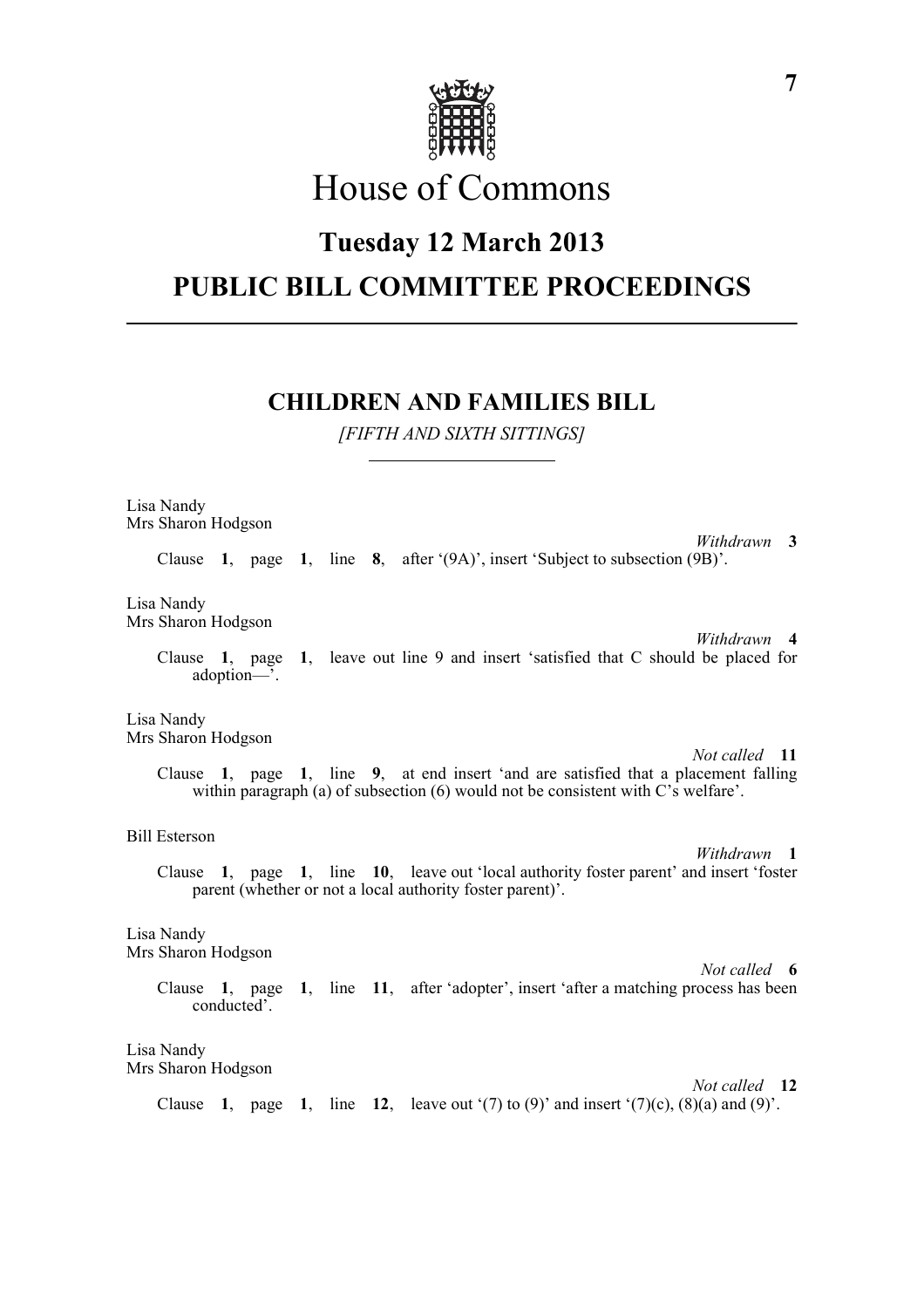#### **Children and Families Bill,** *continued*

| Lisa Nandy         |  |
|--------------------|--|
| Mrs Sharon Hodgson |  |
|                    |  |

Clause **1**, page **1**, line **12**, at end add—

'(9B) Before considering placing a child with a foster parent who has been approved as a prospective adopter, the authority must consider as part of the permanency plan for C, placement with carers who could become the child's permanent carers where this is in C's best interests.'.

Lisa Nandy Mrs Sharon Hodgson

*Not called* **13**

*Not called* **5**

Clause **1**, page **1**, line **12**, at end add—

'(9C) A child must not be considered for placement with a foster parent who has been approved as a prospective adopter under subsection (9A) unless both parents (and anyone else with parental responsibility for the child) have been referred to free legal advice and have consented to the placement except where there is an interim or full care order in place.'.

*Clause agreed to.*

Lisa Nandy Mrs Sharon Hodgson

*Withdrawn* **7**

*Withdrawn* **8**

Clause **2**, page **1**, line **15**, at end insert—

'(1A) In subsection (4), after paragraph (f) insert—

"(g) the child's religious persuasion, racial origin and cultural and linguistic background, although this paragraph does not apply to an adoption agency in Wales, to which subsection (5) instead applies.".'.

*Clause agreed to.*

Lisa Nandy Mrs Sharon Hodgson

Clause **3**, page **2**, line **32**, at end add—

- '(4) The Secretary of State must set out in writing the reasons for issuing a direction under subsection (1).
- (5) A direction given under subsection (1) will not come into effect until the Secretary of State has reviewed the decision to issue the direction on an application by the local authority upon whom the direction was issued.
- (6) If the Secretary of State is satisfied that the local authority is taking steps to remedy the reasons for issuing the direction, the Secretary of State may revoke all or part of the direction.'.